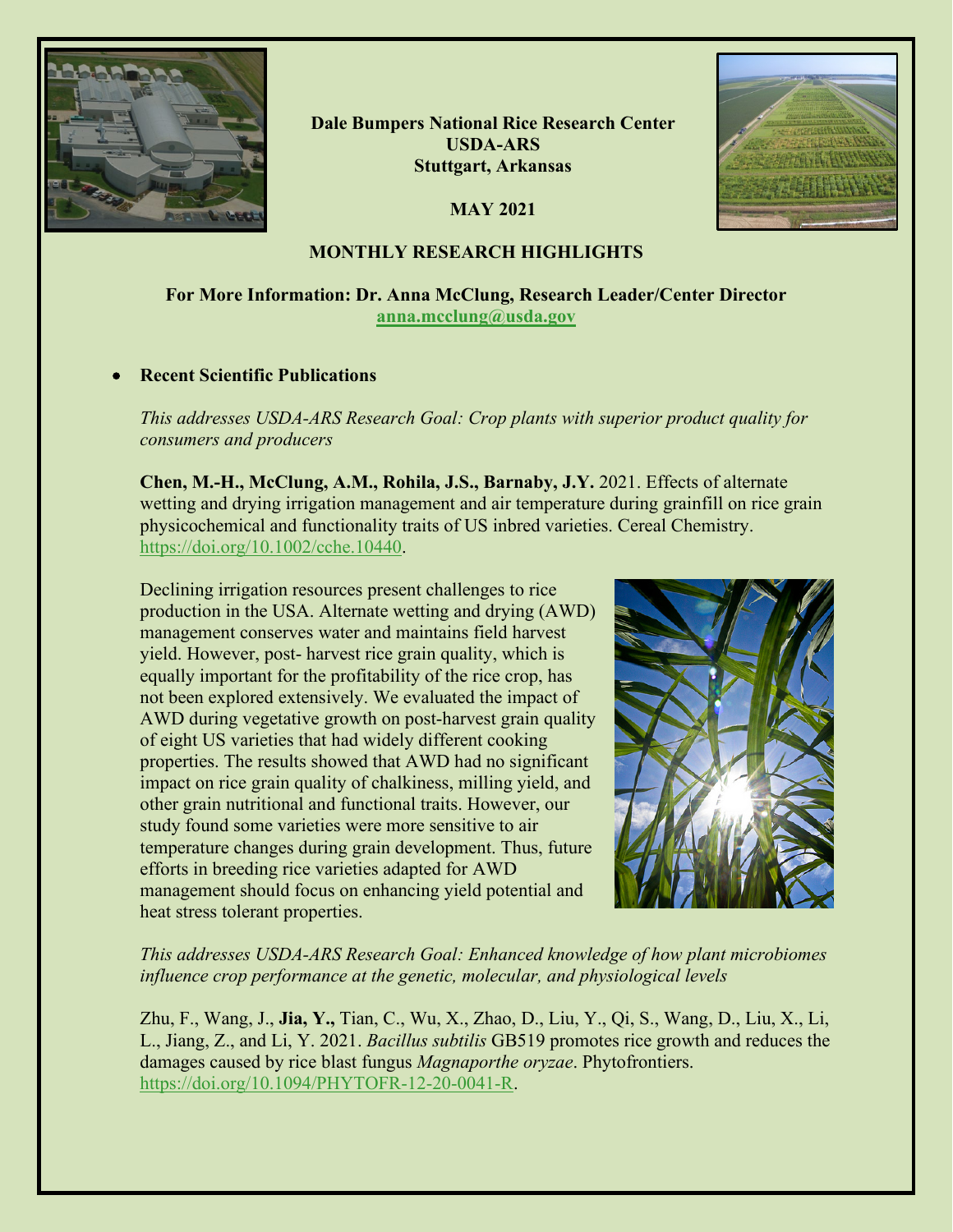Blast disease of rice is one of the most challenging diseases that significantly impacts stable rice production worldwide. Beneficial microbes associated with rice roots can be found that help plant growth and reduce damages by the rice blast fungus. In this study, we identified

and isolated the bacterium *Bacillus subtilis* GB519 from the rhizosphere of rice paddy soils and showed that GB519 promoted plant growth and inhibited 9 fungal pathogens of rice *in vitro*. Among them, the greatest inhibition was observed for the rice blast fungus. Under a 2 year greenhouse study, after the rice was exposed to GB519, we found that there was a 70% reduction in blast disease that coincided with accumulated hydrolytic enzymes such as amylases, proteases, chitinase and lipases, along with an increase in the defense enzyme activity associated with total antioxidant capacity (TAOC), catalase



(CAT), and superoxide dismutase (SOD). These findings demonstrate that GB519 shows promise as a biological control agent to control rice blast disease.

# • **Technology Transfer**

# **Interactions with the Research Community**

On May 3, Dr. Anna McClung provided seed of waxy (sweet) rice varieties for a researcher at the University of Arkansas studying rice functionality.

On May 7, Ms. Lorie Bernhardt, Computer Assistant for the Genetic Stocks Oryza (GSOR) collection, provided phytosanitary information to a scientist in California about shipping rice seeds to Arkansas.

On May 13, Dr. Anna McClung provided seed of three diverse rice varieties for herbicide response trials at Clemson's Coastal Research and Education Center in Charleston, South Carolina.

# **Rice Germplasm Distributed**

During the month of May, 695 rice genetic stocks were shipped to researchers in the United States, Belgium, Canada and Italy from the Genetic Stocks Oryza (GSOR) collection.